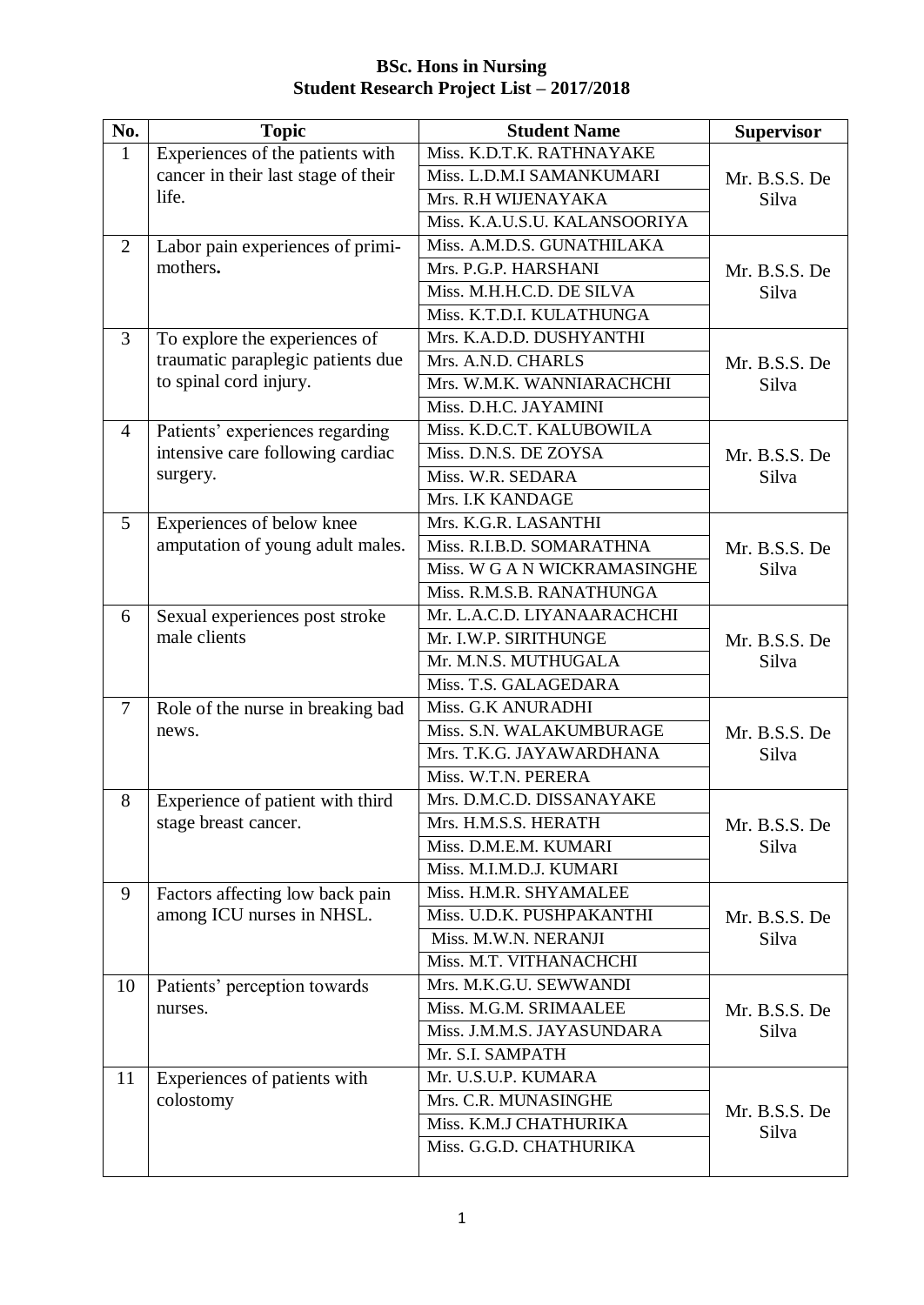| No. | <b>Topic</b>                                               | <b>Student Name</b>                           | <b>Supervisor</b> |
|-----|------------------------------------------------------------|-----------------------------------------------|-------------------|
| 12  | Factors influencing post-partum                            | Mrs. W.M.D.B. BANDARA                         |                   |
|     | depression                                                 | Miss. N.A.D.C.K.S. RANATUNGE                  | Mr. B.S.S. De     |
|     |                                                            | Miss. P.B.A.D.K. WIMALASOORIYA                | Silva             |
|     |                                                            | Miss. T.G.U. RUBERU                           |                   |
| 13  | Strategies for self-resilience of                          | Miss. N.W.M.A.N.M.                            |                   |
|     | newly appointed nurses.                                    | WIJAYATHILAKE                                 |                   |
|     |                                                            | Miss. K.A.G.M.                                | Mr. B.S.S. De     |
|     |                                                            | KASTHURIARACHCHI                              | Silva             |
|     |                                                            | Mrs. W.N. RUKSHANI                            |                   |
|     |                                                            | Miss. W.M.A.C. WIJEWARDHANA                   |                   |
| 14  | To explore the family care givers                          | Miss. S.K.R.D. NILMINI                        |                   |
|     | experiences towards end of life                            | Mrs. A.V GAMMUDUWATTA                         | Mr. B.S.S. De     |
|     | care of patient with cancer.                               | Mrs. K.N. KALPANI                             | Silva             |
|     |                                                            | Miss. H.L.C.D. SENARATH                       |                   |
| 15  | Problems among non-native                                  | Mr. S.E. SRITHARAN                            |                   |
|     | health care workers in teaching                            | Mr. N. KAMALARAJAH                            | Mr. B.S.S. De     |
|     | hospital in Jaffna.                                        | Miss. M. VIJILA                               | Silva             |
|     |                                                            | Mrs. N. SHARMINY                              |                   |
| 16  | Factors affecting high prevalence                          | Ms. I.T.S. IHALAGAMA                          |                   |
|     | of cardiovascular diseases among                           | Miss. D.M.U.N. DISSANAYAKE                    | Ms. A.V.          |
|     | older women in Sri Lanka                                   | Miss. K.D.I.G.                                | Pramuditha        |
|     |                                                            | ABEYGUNAWARDANA                               | Madhavi           |
|     |                                                            | Ms. H.M.H.L NAWARATHNE                        |                   |
| 17  |                                                            | <b>MENIKE</b><br>Miss. H.M.D.R. KARUNATHILAKE |                   |
|     | Paternal experience of living with<br>Down Syndrome child. | Ms. R.S. ABEYRAMA                             | Ms. A.V.          |
|     |                                                            | Mrs. P.G.U. ASANGIKA                          | Pramuditha        |
|     |                                                            | Miss. U.L.D.I.T. GUNASINGHE                   | Madhavi           |
| 18  | Knowledge and attitudes of                                 | Mrs. P.B.J.K. JAYARATNE                       |                   |
|     | primary school teachers towards                            | Miss. D. HEENIPELLAGE                         | Ms. A.V.          |
|     | developmental stages between 6-                            | Mrs. D.A.P.S. WIMALASIRI                      | Pramuditha        |
|     | 10 years of age                                            | Miss. G. R. N. JAYADEWA                       | Madhavi           |
| 19  | Exploring the experiences of                               | Miss. M.D.N.R. GUNARATNE                      |                   |
|     | lower limb prosthesis users.                               | Mrs. P.T.L. PATHIRANA                         | Ms. A.V.          |
|     |                                                            | Mrs. S.N. BUDDHAKORALA                        | Pramuditha        |
|     |                                                            | Mrs. W.M.D.C WEERASINGHE                      | Madhavi           |
| 20  | Related factors to road traffic                            | Miss. K. YASOTHA                              |                   |
|     | accidents among young adults in                            | Mrs. A. PRIYALOGINI                           | Ms. A.V.          |
|     | Jaffna who ride motorbikes.                                | Miss. T. BERMA NILUJA                         | Pramuditha        |
|     |                                                            |                                               | Madhavi           |
|     |                                                            | Miss. S. RANJANA                              |                   |
| 21  | Knowledge, attitude and practice                           | Miss. W.L.V.M. LIYANAGE                       | Ms. A.V.          |
|     | regarding oral hygiene among                               | Miss. N.A.I. NISHSHANKA                       | Pramuditha        |
|     | age 16-18 students in Modara,<br>Mattakkuliya area.        | Miss. J.W.V.K. JAYAWEERA                      | Madhavi           |
|     |                                                            | Miss. H.A.S.I. DILHANI                        |                   |
| 22  | Study the factors influencing                              | Miss. P.C. SANJEEWANIE                        | Ms. A.V.          |
|     | overweight and obesity among                               | Mrs. N.R. SOMIRATHNA                          | Pramuditha        |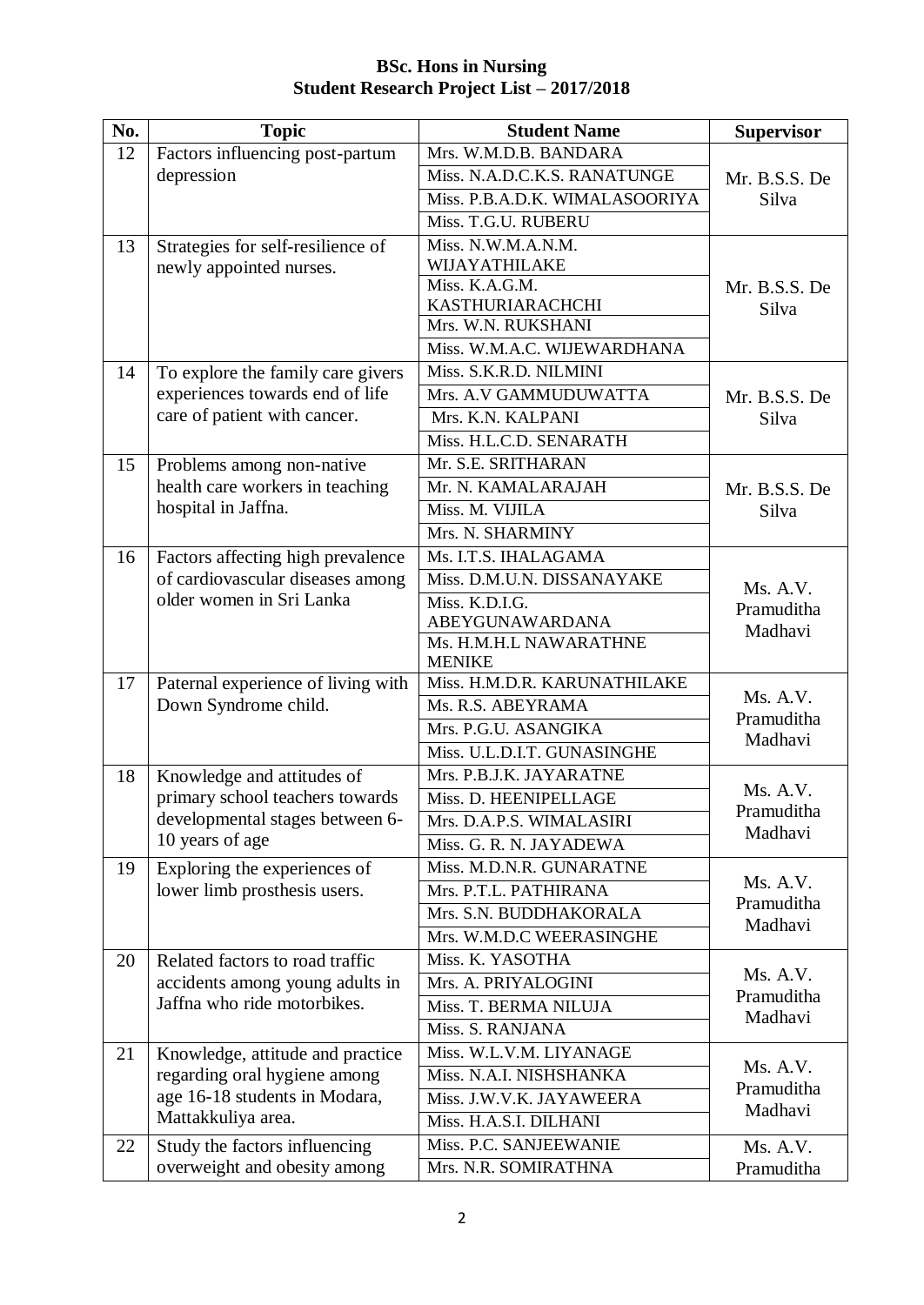| No. | <b>Topic</b>                        | <b>Student Name</b>                    | <b>Supervisor</b>     |
|-----|-------------------------------------|----------------------------------------|-----------------------|
|     | school children age between 10-     | Mrs. S.U. WIJESINGHA                   | Madhavi               |
|     | 15 in educational zone Elpitiya.    | Miss. K.D.N. MADHUWANTHI               |                       |
| 23  | Life experiences of women with      | Miss. D.A.S. RANATHUNGA                |                       |
|     | breast cancer after mastectomy.     | Miss. L.W. HETTIARACHCHI               | Ms. A.V.              |
|     |                                     | Miss. R.R.U. RATHNAYAKE                | Pramuditha<br>Madhavi |
|     |                                     | Miss. J.D. JAYALATH                    |                       |
| 24  | Life experience with mothers        | Mr. P.W.N. PUSHPAKUMARA                |                       |
|     | with ADHD children in mental        | Mr. U.G.J.D. JAYASENA                  | Ms. A.V.              |
|     | health unit Teaching Hospital       | Mr. J.S.D. JAGODA                      | Pramuditha<br>Madhavi |
|     | Kandy.                              | Miss. W.G.R.G. RATHNASEKARA            |                       |
| 25  | Nurse's job satisfaction: related   | Mrs. M.T.U.M. SOMARATHNA               |                       |
|     | factors from nurse's perspective.   | Miss. B.M.P.S. BAMUNUHENDRA            | Ms. A.V.              |
|     |                                     | Miss. R.G.N.D. DASSANAYAKE             | Pramuditha<br>Madhavi |
|     |                                     | Miss. W.P.S.A. SENAVIRATHNA            |                       |
| 26  | Nursing students' knowledge and     | Miss. H.D.A.D. GUNASOMA                |                       |
|     | attitudes regarding care of elderly | Miss. K.H.D. WATHSALA                  | Ms. A.V.              |
|     | people.                             | Miss. M.K. DEVARAJA                    | Pramuditha<br>Madhavi |
|     |                                     | Miss. N.P.M DANANJIKA                  |                       |
| 27  | Factors related for respiratory     | Mrs. S.A.T. SAMARASINGHE               |                       |
|     | tract infection among children      | Mrs. G.H.G.A. YASARATNA                | Ms. A.V.              |
|     | below 6 years in                    | Mrs. W.K.C. WIJESIRI                   | Pramuditha<br>Madhavi |
|     | RathnapuraHospital.                 | Mrs. H.C.N. SUMANASIRI                 |                       |
| 28  | Mothers' knowledge, attitudes       | Mrs. A.L. MUNASINGHE                   |                       |
|     | and practices regarding weaning     | Mrs. K.L.G. DUMINDIKA NIRMALI          | Ms. A.V.              |
|     | of infants                          | Miss. A.P.T. DINETHRI                  | Pramuditha            |
|     |                                     | Mrs. W.M.P.D.P.J.                      | Madhavi               |
|     |                                     | WICKRAMASINGHE                         |                       |
| 29  | To explore the life experience of   | Mrs. D.M.T.K. DISSANAYAKE              | Ms. A.V.              |
|     | people living with spinal cord      | Mrs. K.H.M.C.N.K. HERATH               | Pramuditha            |
|     | injury                              | Miss. R.M.G.P.K. RANARAJA              | Madhavi               |
|     |                                     | Mrs. W.M.C.U. WEERASINGHE              |                       |
| 30  | Primi mothers' knowledge and        | Miss. S.S. SAMARAWICKRAMA              | Ms. A.V.              |
|     | attitudes regarding weaning of      | Mrs. N.I.T. GUNAWARDENA                | Pramuditha            |
|     | their babies during the first year  | Miss. D. A. S. LANKA                   | Madhavi               |
|     | of age                              | Miss. S.K.K.K. CHETHIKA                |                       |
| 31  | Nurse's perception regarding        | Miss. P.S. AMARASEKARA                 |                       |
|     | computer based documentation        | Miss. U.D.H.S. WIJESEKARA              | Ms. P.W.D.G.P.        |
|     |                                     | Miss. G.I.M. HARSHANI                  | Samarasekare          |
|     |                                     | Miss. M N P MARASINGHE                 |                       |
| 32  | Awareness of Chronic Kidney         | Mrs. B.G.I.S. ARIYARATHNA              |                       |
|     | Diseases, its risk factors and      | Mrs. K.R.W.A.N.                        | Ms. P.W.D.G.P.        |
|     | associated life style patterns      | WIJAYASUNDARA<br>Ms. W. KETIPEARACHCHI | Samarasekare          |
|     | among medical out-patient clinic    | Miss. W.W.S. LAKMINI                   |                       |
|     | patients attending in THK.          |                                        |                       |
| 33  | Factors associated for subfertiling | Mrs. C.N. JAYAWARDHANA                 | Ms. P.W.D.G.P.        |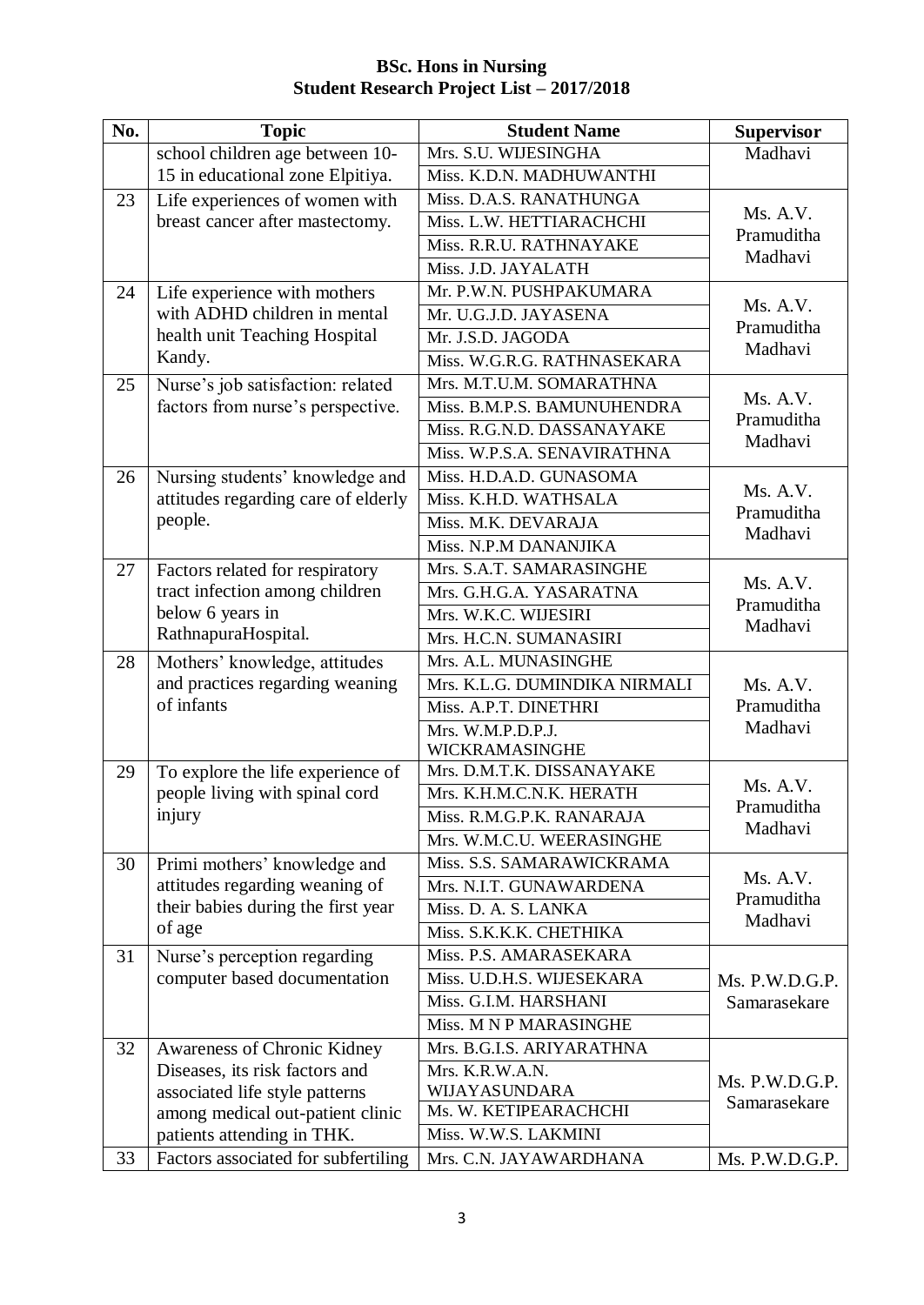| No. | <b>Topic</b>                         | <b>Student Name</b>          | <b>Supervisor</b> |
|-----|--------------------------------------|------------------------------|-------------------|
|     | in women at 3 major hospitals of     | Miss. W.P.K. SHIROMALEE      | Samarasekare      |
|     | Southern Province.                   | Mrs. C.M. DADALLAGE          |                   |
|     |                                      | Miss. R.T. HETTIARACHCHI     |                   |
| 34  | Husband's perceptions regarding      | Miss. A.M.N. DE SILVA        |                   |
|     | their inducement during              | Miss. K.N.B. WIJEWARDANA     | Ms. P.W.D.G.P.    |
|     | pregnancy.                           | Miss. G.G.S.P. CHANDRARATHNA | Samarasekare      |
|     |                                      | Miss. S.G.A. PRIYADARSHANI   |                   |
| 35  | Nurses' knowledge and practices      | Miss. M.D. YATHRAMULLA       |                   |
|     | on peripheral intravenous            | Miss. S.P.N. PARANAHEWA      | Ms. P.W.D.G.P.    |
|     | cannulation                          | Miss. S.P.N. PARANAHEWA      | Samarasekare      |
|     |                                      | Miss. G.H.D. KALPANI         |                   |
| 36  | Factors related to the smoking       | Mr. T.R. WEERAKOON           |                   |
|     | consumption among adult male         | Mrs. C.N. WEERASOORIYA       | Ms. P.W.D.G.P.    |
|     | attending respiratory clinic in      | Miss. S. KODITHUWAKKU        | Samarasekare      |
|     | General Hospital.                    | Miss. N.H.S. ANURUDDIKA      |                   |
| 37  | Awareness of Rabies among            | Mrs. K.S.S.A. PERERA         |                   |
|     | victims of animal bite attending     | Miss. N.N. JAYAWEERA         | Ms. P.W.D.G.P.    |
|     | the ETU of Base Hospital,            | Miss. K.K.S.S. JAYATHILAKA   | Samarasekare      |
|     | Balapitiya.                          | Mr. R.H.S. PUSHPAKUMARA      |                   |
| 38  | Internet based information           | Miss. M.D.R.P. SAMARAWEERA   |                   |
|     | seeking behavior among student       | Miss. H.T. CHATHURANGI       | Ms. P.W.D.G.P.    |
|     | nurses at Sri Jayewardenepura        | Miss. L.A.N.K WIMALARATHNE   | Samarasekare      |
|     | NTS.                                 | Miss. M.D.C.M. MEEPAWALA     |                   |
| 39  | Nursing student's attitude           | Mrs. P.K.N.K. PATHIRAJA      |                   |
|     | towards mental illness.              | Miss. K.A. KANTHI            | Ms. P.W.D.G.P.    |
|     |                                      | Miss. V.S. RATHNASEKARA      | Samarasekare      |
|     |                                      | Mr. H.M.P.C.K. RANAWEERA     |                   |
| 40  | Adjustment needs of post             | Miss. I.C. WEERASEKARA       |                   |
|     | menopausal married women in          | Miss. N.A. GUNARATHNE        | Ms. P.W.D.G.P.    |
|     | Kaluthara, Ethagama MOH area         | Miss. W.M.D.I. WIJERATHNE    | Samarasekare      |
|     |                                      | Mrs. T.A. GUNARATHNE         |                   |
| 41  | Factors affecting quality of life of | Miss. S.B.A.C. WIMALASOORIYA |                   |
|     | patients with hem dialysis.          | Mrs. I.G.N. HARSHANI         | Ms. P.W.D.G.P.    |
|     |                                      | Miss. R.H.D.P. PUSHPAKUMARI  | Samarasekare      |
|     |                                      | Miss. R.D.D. WIJAYAWARDANA   |                   |
| 42  | Sleep disturbance factors affect in  | Miss. H.A.H. ERANDIKA        |                   |
|     | ICU patients.                        | Miss. R.W.S.L.S. RANASINGHE  | Ms. P.W.D.G.P.    |
|     |                                      | Miss. W.M.C. DARSHIKA        | Samarasekare      |
|     |                                      | Mr. H.P.D.K. PIYATHILAKA     |                   |
| 43  | Knowledge, attitude, practice        | Mr. S.M.R. KULARATHNA        |                   |
|     | regarding biomedical waste           | Mrs. U.R. W. KUMARI          |                   |
|     | management among nurses.             | Miss. N.W.P. ERANDI          | Ms. P.W.D.G.P.    |
|     |                                      |                              | Samarasekare      |
|     |                                      |                              |                   |
|     |                                      | Mrs. K.N.P. SAMPATH          |                   |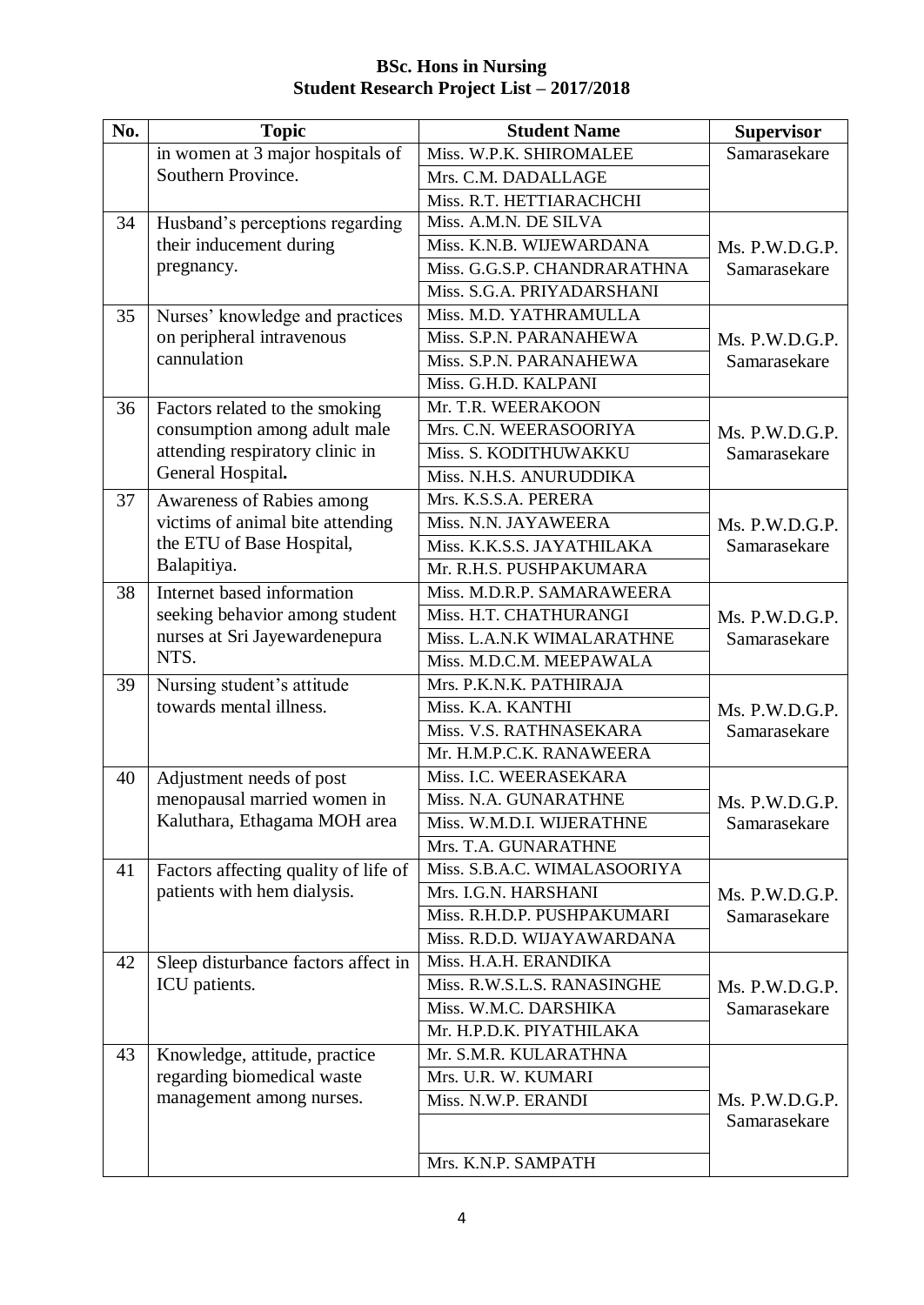| No. | <b>Topic</b>                                                     | <b>Student Name</b>                            | <b>Supervisor</b> |
|-----|------------------------------------------------------------------|------------------------------------------------|-------------------|
|     |                                                                  | Miss. P.T.I.K PATHIRAGE                        |                   |
|     |                                                                  | Mrs. W.U.I. DE SILVA                           |                   |
| 44  | Knowledge .attitude and practice                                 | Miss. S.M.A.S. SUBHASHINI                      |                   |
|     | about nosocromial infection                                      | Miss. W.P.R. PERERA                            | Dr. W.N.          |
|     | among $3rd$ year nursing students.                               | Mr. K.C.S. PATHIRANA                           | Priyanthi         |
|     |                                                                  | Miss. D.N. SURANGI                             |                   |
| 45  | To explore family members                                        | Miss. N.P.A.R.H. JAYASUNDARA                   |                   |
|     | experience with hospitalized                                     | Miss. W.M.R.M.V. WEVAIGAMA                     | Dr. W.N.          |
|     | patients in neuro surgical ICU.                                  | Miss. H.K.N.S. GUNADASA                        | Priyanthi         |
|     |                                                                  | Miss. R.G.S.D RANDENIYA                        |                   |
| 46  | To investigate factors related to                                | Mr. B.M.N.P.K. BASNAYAKA                       |                   |
|     | overweight and obesity among                                     | Mrs. A.C. NILUSHIKA                            | Dr. W.N.          |
|     | female age above 40 years.                                       | Miss. I.N.W. RANASINGHE                        | Priyanthi         |
|     |                                                                  | Mrs. L.N.A.R.S. NISHSHANKA                     |                   |
| 47  | To explore the experiences of                                    | Mrs. B.T. THIRIMANNA                           |                   |
|     | elderly people living in elderly                                 | Mrs. D.M.A.M DISSANAYAKE                       | Dr. W.N.          |
|     | care home in Colombo.                                            | Miss. M. NETHTHASINGHA                         | Priyanthi         |
|     |                                                                  | Miss. M.M.A. DARSHIKA                          |                   |
| 48  | Factors related to post operative                                | Miss. K.A.U. KODITHUWAKKU                      |                   |
|     | surgical site infections of major                                | Miss. N.M.A.T. DHARMARATHNE                    | Dr. W.N.          |
|     | surgery at surgical wards in                                     | Mrs. C.M.P. LIYANAGE                           | Priyanthi         |
|     | <b>Teaching Hospital Ragama</b>                                  | Mrs. D.A.D.S.R. JAYASEKARA                     |                   |
| 49  | Factors related to usage of                                      | Mr. S. SAHEER                                  |                   |
|     | computerized hospital                                            | Mr. V. VINOTHARAJ                              | Dr. W.N.          |
|     | information technology system                                    | Mr. R. THINESH                                 | Priyanthi         |
|     | among nurses.                                                    | Mr. T SUTHARSAN                                |                   |
| 50  | Factors related to difficulties                                  | Miss. S.N. SAJEEWANIE                          |                   |
|     | among nurses when engaging in                                    | Miss. K.A.D. NILAKSHI                          | Dr. W.N.          |
|     | the process of breaking bad news.                                | Miss. K.M.N.T.K. KARIYAWASAM                   | Priyanthi         |
|     |                                                                  | Mrs. R.P.R.L. RAJAPAKSE                        |                   |
| 51  | Knowledge attitudes and                                          | Miss. M.D.G.L.P.                               |                   |
|     | practices on Diabetic foot care                                  | MEDEMULLEGEDARA<br>Miss. R.P.D.D.K. RAJAPAKSHA | Dr. W.N.          |
|     | among type 2 Diabetic patients.                                  | Miss. B.Y.M.P. BANDARANAYAKE                   | Priyanthi         |
|     |                                                                  | Miss. M.M.A. UDAYANGANI                        |                   |
|     |                                                                  | Miss. P.M. RUBASINGHE                          |                   |
| 52  | The relationship of job related<br>stress, perceived adequacy of | Miss. U.N. NUWANTHI                            |                   |
|     | cancer care education and                                        | Miss. H.K.I UDAYANGANI                         | Dr. W.N.          |
|     | intention to turn over of cancer                                 | Miss. M.S. WATHSALA                            | Priyanthi         |
|     | care nurses in Teaching Hospital,                                |                                                |                   |
|     | Karapitiya.                                                      |                                                |                   |
| 53  | Factors related to the prevalence                                | Miss. A.A.F. RIFKA                             |                   |
|     | of Diabetes Mellitus among                                       | Mrs. S. FAHMINA                                | Dr. W.N.          |
|     | Muslim women in Kinniya.                                         | Mr. A.S. MOHAMED SAROOK                        | Priyanthi         |
|     |                                                                  | Mr. S. RIHAN                                   |                   |
| 54  | Mothers' knowledge, attitudes                                    | Miss. K.G. IRESHA                              | Dr. W.N.          |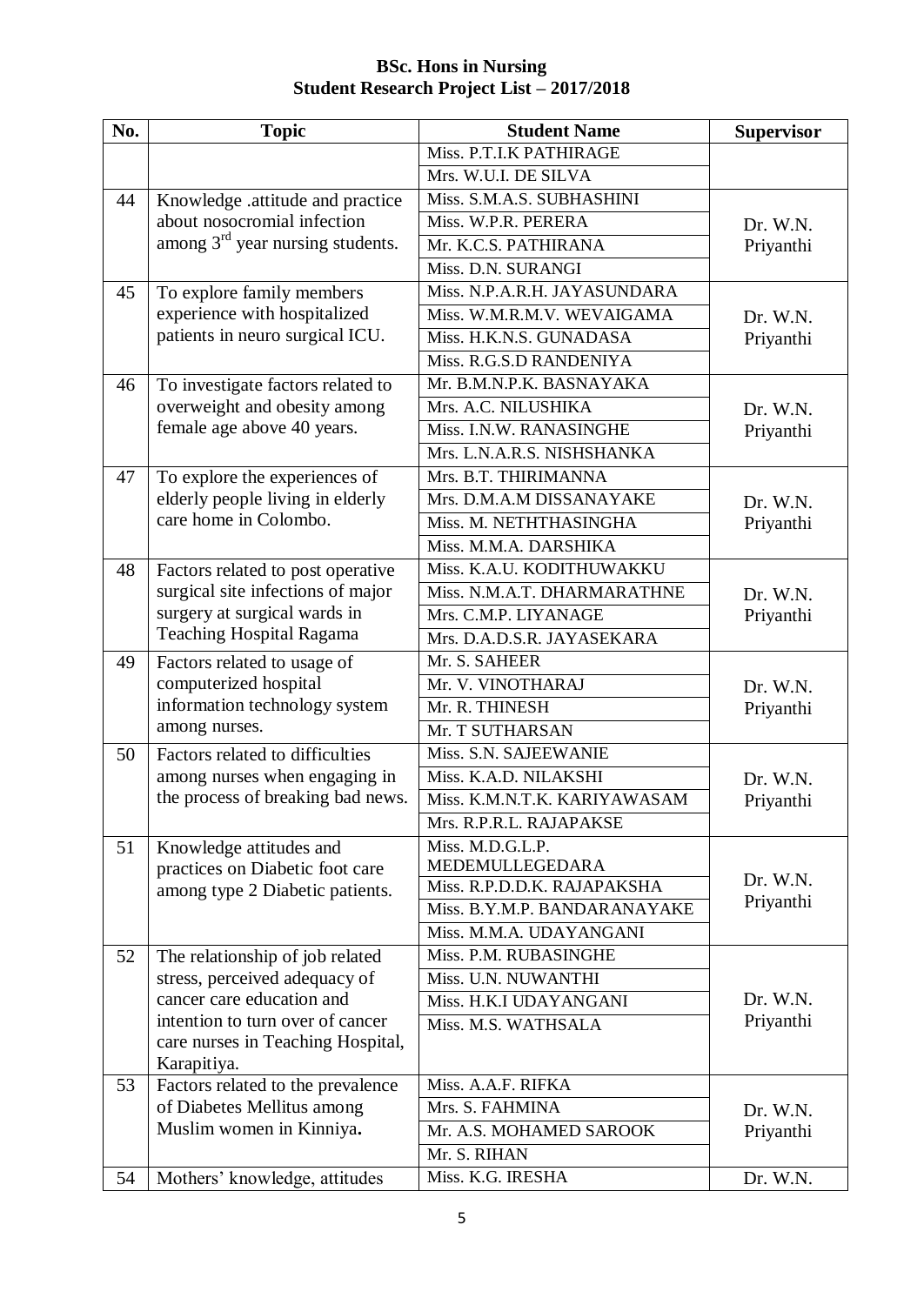#### **No. Topic Student Name Supervisor** and practices among neonatal danger signs. Mrs. D.M.K.L. SERASINGHE Priyanthi Miss. S.M.N.S. JAYASINGHE Miss. H.W.L.C. KUMARI 55 Identify factors related cessation of exclusive breast feeding. Mrs. W.L.D.T. NISHADI Dr. W.N. Priyanthi Miss. W.A.D.N. WIJERATNE Miss. B.G.S.D. BOPEGEDARA Mrs. U.D.A.D. KARUNASINGHE 56 Access for knowledge, attitude, practice and their associate regarding dengue fever among mothers of children less than 15 years of age. Miss. K.K.A.S. GNANATILAKA Dr. K.A. Sriyani Miss. G.K.L.M. JAYATILAKA Mrs. W.S.N. PERERA Miss. A.N. PALLIYAGURU 57 To examine association between eating habits and BMI among nurses in Kandy hospital. Mrs. J.P.K. KANDANGAMA Dr. K.A. Sriyani Mrs. K.C. HEMACHANDRA Miss. S.D.S.I. SUMATHIPALA Mrs. H.D.R. WATHSALA 58 An investigation on awareness attitudes & contribution factors of pressure ulcer prevention among care givers of neuratrauma patients at NHSL. Mrs. K.D.S.S. JAYAMPATHI Dr. K.A. Sriyani Miss. K.A.N. DAMAYANTHI Mrs.K.P.KEVITIYAGALAVITHANA Mrs. K.A.M.S. SAMANWATHTHA 59 Factors affecting retention as nursing diplomatics in Southern Province in Sri Lanka. Miss. D.D.D.N. PERERA Dr. K.A. Sriyani Mrs. G.C.S. AMARASINGHE Miss. S.P.S. DEEPANI Miss. L.C. SARANGEE SILVA 60 Nurses knowledge, practice, barriers for prevention of DVT among surgical patients. Miss. W.A.D. THILANGIKA Dr. K.A. Sriyani Miss. J.R. EKANAYAKE Miss. B.A.K.H METHTHANANDA Miss. H.I.S. CHANDRASENA 61 To examine the nurse's awareness, practices & barriers regarding non- pharmacological pain management measures in acute post operation pain management in adults in TH Karapitiya. Mrs. G.W. DE ZOYSA Dr. K.A. Sriyani Mr. M.N.P. KUMARA Miss. M.A.K.M. ARACHCHIGE Mrs. D.S. RANAWEERA 62 Health related quality of life: patient's undergone elative percutaneous coronary interventions at the cardiology unit at National Hospital of Sri Lanka, Colombo. Miss. J.P.S.S. PIYASENA Dr. K.A. Sriyani Miss. W.M.D.D.K. WELIVITIYA Mrs. H.W.D.K.C. LAKMALEE Mrs. H.T.M. SARANGI 63 Parental awareness and associated factors for prevention of side effects of long term steroid therapy among pediatric neurology patients. Mrs. U.K.C. PERERA Dr. K.A. Sriyani Mrs. W.M.D. MOHOTTI Mrs. J.S.E.A SAMARASEKARA Miss. H.W.C.K. SHIWANTHI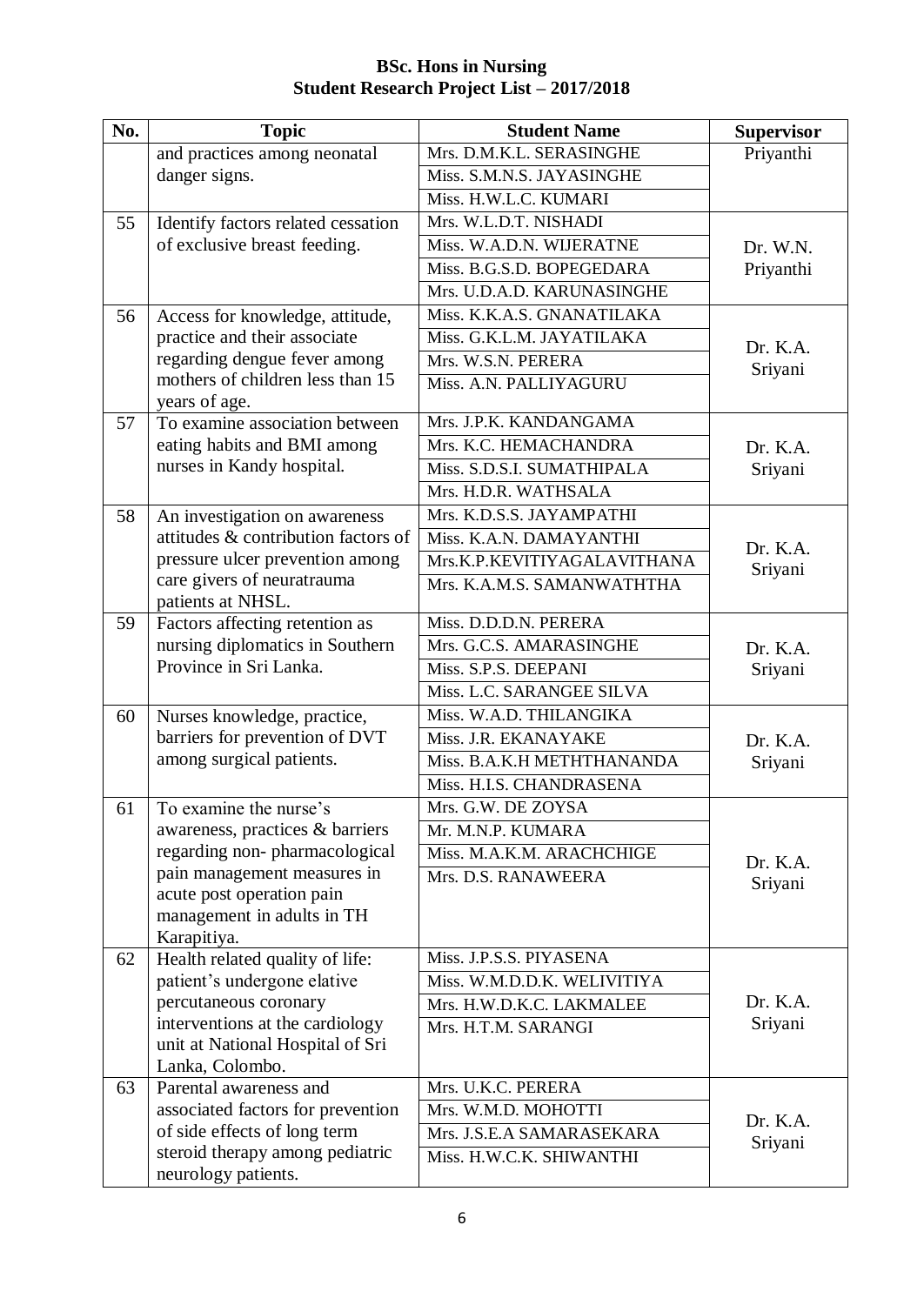| No. | <b>Topic</b>                                                                                                 | <b>Student Name</b>                          | <b>Supervisor</b>        |
|-----|--------------------------------------------------------------------------------------------------------------|----------------------------------------------|--------------------------|
|     |                                                                                                              |                                              |                          |
| 64  | Prevalence and factors associated<br>for varicose veins among female<br>nurses at CNTH.                      | Miss. A.D.M. ATHUKORALA                      |                          |
|     |                                                                                                              | Miss. W.A.S.M. WIJESINGHE                    | Dr. K.A.                 |
|     |                                                                                                              | Miss. H.A.W.S. HATANARACHCHI                 | Sriyani                  |
|     |                                                                                                              | Mrs. K.N.S. SILVA                            |                          |
| 65  | Examination of knowledge,                                                                                    | Mrs. M.M.W.S.M. MUDANNAYAKA                  |                          |
|     | attitudes and beliefs on STL of                                                                              | Miss. I.M.B.G.N.K.                           | Dr. K.A.                 |
|     | secondary school teachers in                                                                                 | <b>ILANGANTHILAKA</b><br>Mr. W.S.D. WERAWALA | Sriyani                  |
|     | Kegalle district in Sri Lanka.                                                                               | Ms. R.M.I.LS. RATHNAYAKE                     |                          |
| 66  |                                                                                                              | Mrs. D.W.N.P WICKRAMASINGHE                  |                          |
|     | To explore the experience of<br>primi pregnant mother with                                                   | Miss. P.V.I. SISIRANANDANI                   |                          |
|     | gestational Diabetes Mellitus.                                                                               | Miss. U.P MAHESHIKA                          | Ms. K.G.P.K.<br>Munidasa |
|     |                                                                                                              | Mr. K.R.P. DAMITHA                           |                          |
| 67  | Examine patient's experience                                                                                 | Mrs. P.A.C. CHANDRASENA                      |                          |
|     | towards nurse's communication                                                                                | Mr. B.A.P. PERERA                            | Ms. K.G.P.K.             |
|     | in postnatal wards.                                                                                          | Mrs. P.G.T. NAYANI                           | Munidasa                 |
|     |                                                                                                              | Miss. D.K.P.C. PREMARATHNA                   |                          |
| 68  |                                                                                                              | Mrs. A.S.J. EDUSSURIYA                       |                          |
|     | Experiences of patients with<br>Diabetes Mellitus in controlling<br>blood glucose by using natural<br>herbs. | Miss. S.Y.S. SUBHASHINI                      |                          |
|     |                                                                                                              | Mrs. K.D.S. AMARASINGHE                      | Ms. K.G.P.K.<br>Munidasa |
|     |                                                                                                              | Miss. G.S.D. KUMARI                          |                          |
| 69  |                                                                                                              | Miss. K.G.O.V.C. GAMAGE                      |                          |
|     | Knowledge &practice of<br>prevention methods regarding<br>needle prick injuries among<br>nurses.             | Miss. B.M.C.H.K.                             | Ms. K.G.P.K.<br>Munidasa |
|     |                                                                                                              | BANDARANAYAKE                                |                          |
|     |                                                                                                              | Miss. S.M. OSHADI                            |                          |
|     |                                                                                                              | Miss. H.M.I.S. VIJAYANTHI                    |                          |
| 70  | The level of awareness on rabies<br>among animal bite victims                                                | Miss. A.H.H. DIAS                            |                          |
|     |                                                                                                              | Miss. D H R S PREMATHILAKA                   | Ms. K.G.P.K.             |
|     | attended to the outpatient                                                                                   | Miss. H.P.I.A. NAYOMI                        | Munidasa                 |
|     | deportment at General Hospital,                                                                              | Mrs. H.C.L FERNANDO                          |                          |
|     | Kalutara.                                                                                                    |                                              |                          |
| 71  | Family care givers experience                                                                                | Miss. L.D.N. DEEPIKA                         | Ms. K.G.P.K.             |
|     | regarding rehabilitation among<br>stroke survivors after two<br>months.                                      | Miss. K.G.A.C. THUMESHA                      |                          |
|     |                                                                                                              | Mrs. I.R.M.C.N. ILLUKKUMBURA                 | Munidasa                 |
|     |                                                                                                              | Miss. S.A.T.R.                               |                          |
|     | Evaluate computer literacy                                                                                   | SOORIYAARACHCHIE<br>Miss. H.K. NIROSHA       |                          |
| 72  | among nurses in Base Hospital                                                                                | Mrs. K.G.A.A. KRISHANTHI                     | Ms. K.G.P.K.             |
|     | Kuliyapitiya.                                                                                                | Miss. W.H.A.T.P. WIJESEKARA                  | Munidasa                 |
|     |                                                                                                              | Miss. H.P.U.A. JAYATHILAKE                   |                          |
| 73  |                                                                                                              | Mrs. C. GEEGANAGE                            |                          |
|     | Prime mother's perception<br>regarding breast feeding<br>education in Teaching Hospital<br>Mahamodara        | Mrs. G.G. DEEPA                              | Ms. K.G.P.K.             |
|     |                                                                                                              | Mrs. K.G.C. PRIYANKA                         | Munidasa                 |
|     |                                                                                                              | Miss. C.T.K. LIYANAGE                        |                          |
| 74  | Effectiveness of pre education at                                                                            | Mrs. S.M.D. NAVARATHNA                       | Ms. K.G.P.K.             |
|     |                                                                                                              |                                              |                          |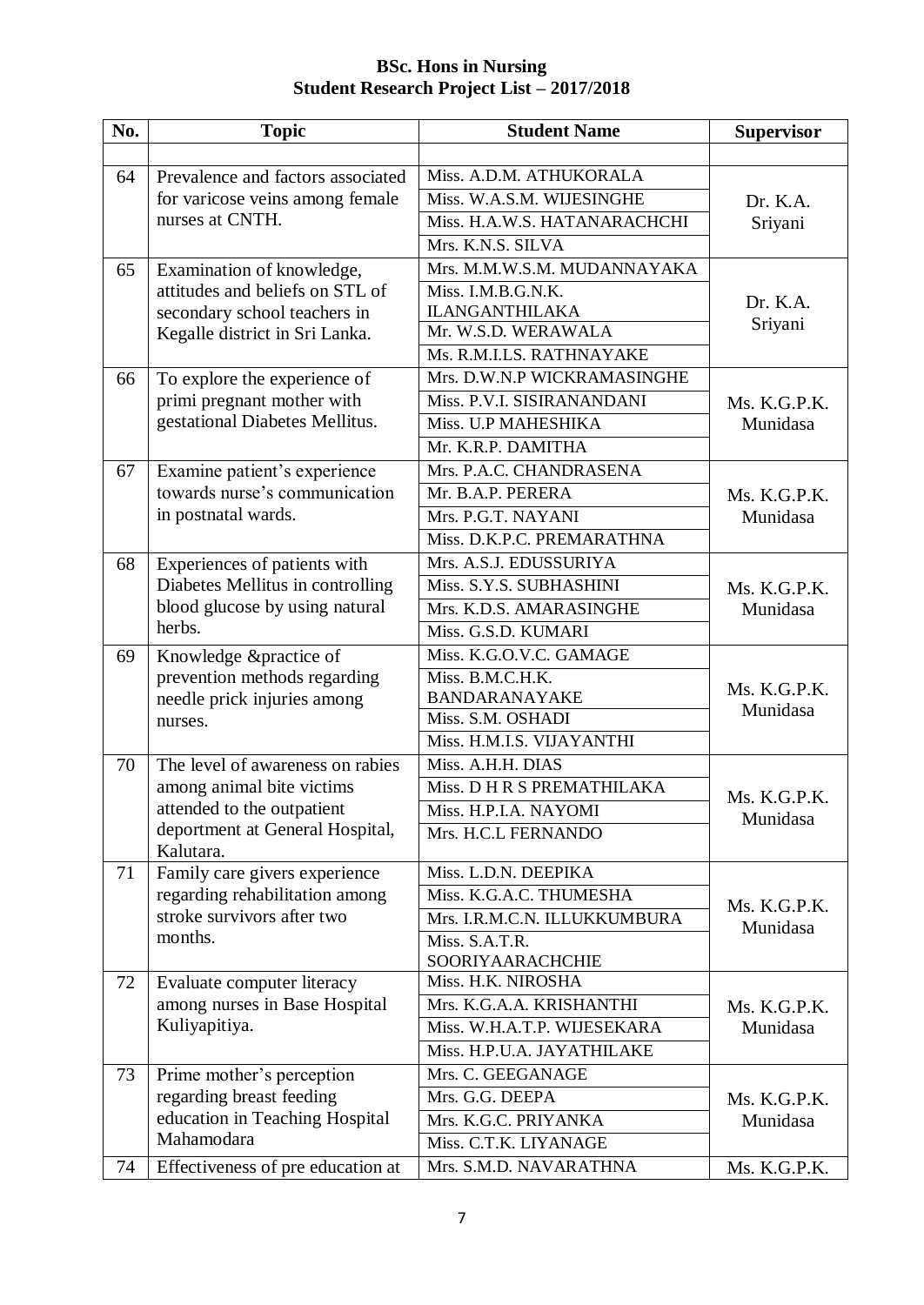| No. | <b>Topic</b>                                                 | <b>Student Name</b>                                    | <b>Supervisor</b> |
|-----|--------------------------------------------------------------|--------------------------------------------------------|-------------------|
|     | programme on coronary                                        | Mrs. K.M.P. INOKA                                      | Munidasa          |
|     | angiogram at Sri                                             | Mrs. G.K. IRESHA                                       |                   |
|     | Jayewardenepura Hospital.                                    | Miss. E.A.D. MAHESHA                                   |                   |
| 75  | Prevalence knowledge and                                     | Miss. T.G.P. METHMINI                                  |                   |
|     | practices of occupational hazards                            | Miss. E.A.C.S EDIRISINGHE                              | Ms. K.G.P.K.      |
|     | among student nurses in                                      | Miss. W.G.A. KUMUDUNI                                  | Munidasa          |
|     | Colombo, Sri Lanka.                                          | Miss. W.A.D.I.H. WELIKALA                              |                   |
| 76  | Knowledge, practices & barriers                              | Miss. N.K. RATHNADISNA                                 |                   |
|     | for safe waste transport among                               | Miss. B.V.S.L. SOMASIRI                                | Ms. K.G.P.K.      |
|     | hospital cleaners in Teaching                                | Miss. M.G.R.W.K. GUNARATNE                             | Munidasa          |
|     | Hospital, Kandy.                                             | Mrs. R.M.S.C. RATHNAYAKA                               |                   |
| 77  | Psychological experience of the                              | Miss. D.J.L. DAHANAYAKE                                |                   |
|     | patient underwent unilateral total                           | Mrs. P.A.Y.M. SOMARATHNA                               | Ms. E.W.I.M.      |
|     | mastectomy.                                                  | Miss. S.A.M. RASANJALI                                 | Siriwardana       |
|     |                                                              | Miss. E.A.P.S. PERERA                                  |                   |
| 78  | Patients experience related to                               | Miss. D.R.S.W.K. THAMBAVITA                            |                   |
|     | identification of breast cancer.                             | Mrs. K.M.S. MALKANTHI                                  | Ms. E.W.I.M.      |
|     |                                                              | Mrs. R.M.I.C. KARUNARATHNA                             | Siriwardana       |
|     |                                                              | Miss. A.M.N.D. KUMARI                                  |                   |
| 79  | To explore the risk factors for                              | Mrs. M.N. SAMARAWICKRAMA                               |                   |
|     | young myocardial infarction in                               | Miss. R.K.N. THARANGANI                                | Ms. E.W.I.M.      |
|     | male in cardiology unit at Kandy                             | Mr. D.M.T.W. WIJETHILAKA                               | Siriwardana       |
|     | Hospital.                                                    | Mrs. G.M. NISANKA                                      |                   |
| 80  | Knowledge attitudes and                                      | Mrs. E.D.M.C.M. DHANAPALA                              |                   |
|     | practices among mothers and                                  | Mrs. H.M.D.S. HERATH                                   | Ms. E.W.I.M.      |
|     | children under 5 years                                       | Miss. K.H.N. GUNAWANSHA                                | Siriwardana       |
|     | chi;ldhealtrh development                                    | Miss. E.M.K. GUNARATHNA                                |                   |
|     | records                                                      |                                                        |                   |
| 81  | To explore the experiences of<br>self-ingestion of poisoning | Miss. A .G. D INDEEWARI                                |                   |
|     | among young women in medical                                 | Miss. M.J.A.M.C.S. JAYAWEERA<br>Mrs. T.M.N. KUMARIHAMY | Ms. E.W.I.M.      |
|     | wards at provincial General                                  | Miss. A.M.R.N. ABERATHNE                               | Siriwardana       |
|     | Hospital, Batticaloa                                         |                                                        |                   |
| 82  | Mothers experiences with child                               | Miss. N.M.K. WADUGE                                    |                   |
|     | having Thalassemia.                                          | Mrs. N.D.S. GURUGE                                     | Ms. E.W.I.M.      |
|     |                                                              | Miss. H.G.N. SANJEEWANI                                | Siriwardana       |
|     |                                                              | Mrs. P.L.W. SENEVIRATHNA                               |                   |
| 83  | Experiences of stroke patients.                              | Mrs. C.L.P. KADAWATHAGE                                |                   |
|     |                                                              | Mrs. T.M.A. WIJETHUNGA                                 | Ms. E.W.I.M.      |
|     |                                                              | Mrs. R.M.A.I. PREMANAYAKA                              | Siriwardana       |
|     |                                                              | Mrs. A.I. FERNANDO                                     |                   |
| 84  | Teenage primi mothers                                        | Miss. K.P MADUSSHANI                                   |                   |
|     | experiences of the $3rd$ trimester of                        | Miss. R.P. RUHUNAGE                                    | Ms. E.W.I.M.      |
|     | their pregnancy                                              | Miss. K.M.L BOGAHAWATTA                                | Siriwardana       |
|     |                                                              | Miss. A.P. KULATHUNGA                                  |                   |
| 85  | Examination for factors related to                           | Miss. K.G.N.P. RAJAPAKSHA                              | Ms. E.W.I.M.      |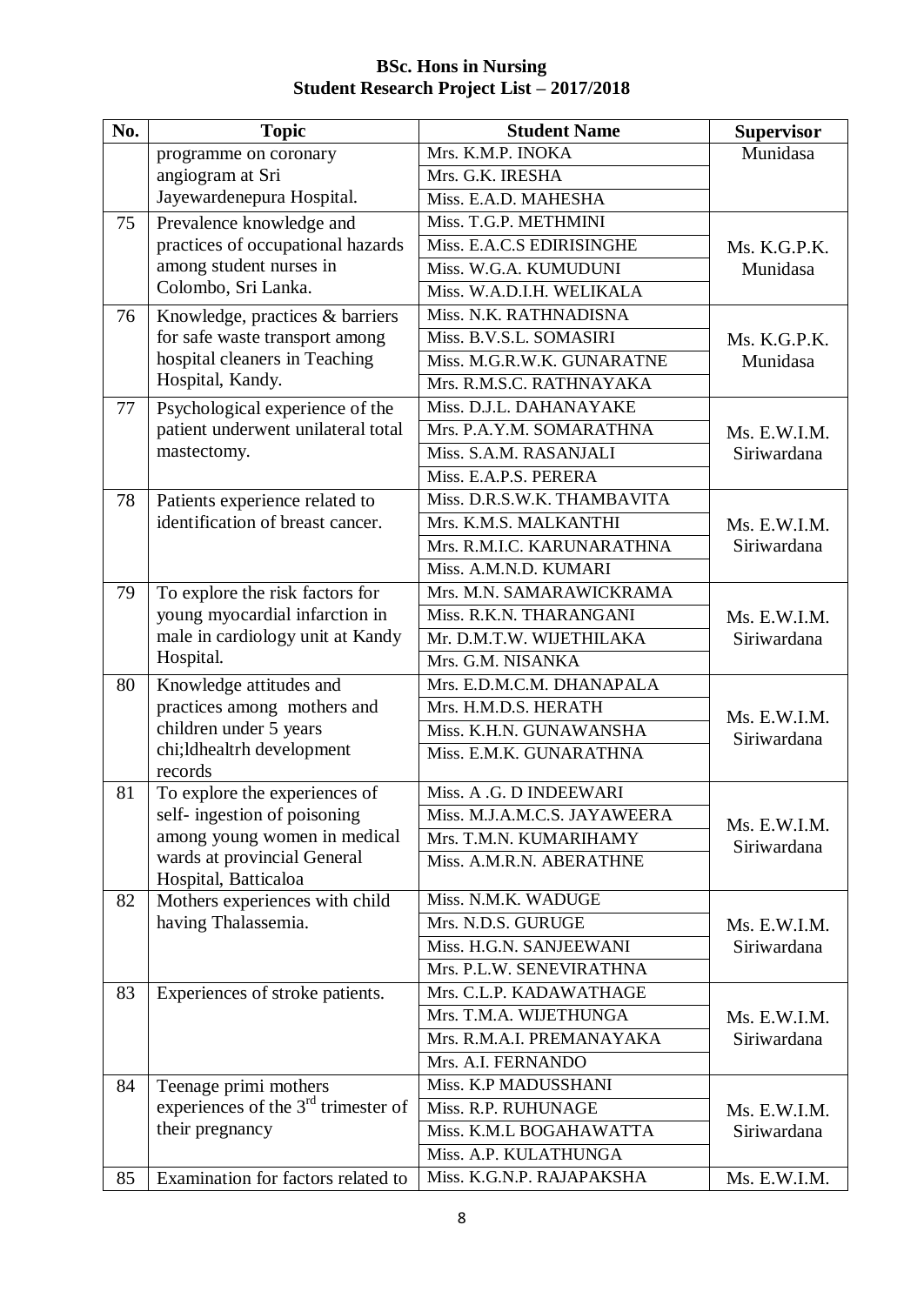| No. | <b>Topic</b>                       | <b>Student Name</b>         | <b>Supervisor</b> |
|-----|------------------------------------|-----------------------------|-------------------|
|     | middle age hypertension.           | Mrs. H.U. MADAKUMBURA       | Siriwardana       |
|     |                                    | Miss. W.M.N.P. GUNASEKARA   |                   |
|     |                                    | Miss. D.R.N.S. WIJERATHNE   |                   |
| 86  | Associated factors for low birth   | Miss. T.M.E.H. TENNAKOON    |                   |
|     | weight among babies born in TH,    | Mrs. W.V.A.K.M. WEERARATHNE | Ms. E.W.I.M.      |
|     | Peradeniya.                        | Miss. W.G.N.D. WEERASEKARA  | Siriwardana       |
|     |                                    | Miss. T.M.U.I. TENNAKOON    |                   |
| 87  | Explore the experiences of         | Miss. A.N.D.S.              |                   |
|     | patients after total knee joint    | WICKRAMANAYAKA              | Ms. E.W.I.M.      |
|     | replacement surgery.               | Mrs. H.P.G.C.T. JAYASENA    | Siriwardana       |
|     |                                    | Mrs. W.G.C.L. GUNASEKARA    |                   |
|     |                                    | Mrs. A.B.N.U. HEMACHANDRA   |                   |
| 88  | Factors effecting to young         | Miss. N.P. ABEYRATHNA       |                   |
|     | women who have undergone           | Miss. N.P. JAYASUNDARA      | Ms. E.W.I.M.      |
|     | hysterectomy.                      | Miss. M.H.M.M.P. MAPA       | Siriwardana       |
|     |                                    | Miss. P.G.U.P.K. PERAMUNA   |                   |
| 89  | Family care givers experience of   | Mrs. P.P.U.R. PUSSEPITIYA   |                   |
|     | patient with cancer                | Miss. S.S. BANDUSENA        | Ms. D.M.U.M.      |
|     |                                    | Miss. D.M.H.K. DISSANAYAKE  | Dissanayaka       |
|     |                                    | Miss. C.P. DENIYAGE         |                   |
| 90  | Nurses knowledge attitudes &       | Miss. R.D.A.D. RAJAPAKSHA   |                   |
|     | practices of identifying learning  | Miss. H.M.A.M. HITIHAMU     | Ms. D.M.U.M.      |
|     | disability practices in Teaching   | Miss. G.G.M.S. WIMALASIRI   | Dissanayaka       |
|     | Hospital, Peradeniya.              | Miss. W.R.H. WIJESINGHE     |                   |
| 91  | Factors effecting exclusive breast | Mrs. R.M.T.S. RATHNAYAKA    |                   |
|     | feeding.                           | Mrs. J.A.D.D. MARISTELA     | Ms. D.M.U.M.      |
|     |                                    | Mrs. K.A.N.A. RATHNATHUNGA  | Dissanayaka       |
|     |                                    | Miss. W.A.E.M. SENEVIRATHNE |                   |
| 92  | Factors affecting breast feeding   | Miss. E.M.G.A.D. EKANAYAKE  |                   |
|     | associated neonatal                | Miss. G.M.A.S. GUNARATHNE   | Ms. D.M.U.M.      |
|     | hypernatremic dehydration.         | Miss. H.M.D.D. BANDARA      | Dissanayaka       |
|     |                                    | Miss. A.G.R.A.P. KUMARI     |                   |
| 93  | Factors relating pap smear         | Miss. G.A.A.G. ARACHCHI     |                   |
|     | screening among nursing staff in   | Ms. L.H.M.L.D. LANSAKARA    | Ms. D.M.U.M.      |
|     | Kurunegala.                        | Mrs. B.M.K.B. CHATHURANGANI | Dissanayaka       |
|     |                                    | Miss. K.A.P. JAYANTHI       |                   |
| 94  | Patient awareness of pre-          | Mrs. M.M.W.S. MANNAPERUMA   |                   |
|     | operative care.                    | Miss. A.N. DHARMARATHNE     | Ms. D.M.U.M.      |
|     |                                    | Mrs. W.N. SWARNAMALI        | Dissanayaka       |
|     |                                    | Mrs. P.K.G.N.K. GUNARATHNA  |                   |
| 95  | Factors affecting poor attendance  | Mrs. R. A. Y. K. RAJAPAKSHE |                   |
|     | for the diabetic clinic of the     | Mr. J.V.P. JAYASEKARA       | Ms. D.M.U.M.      |
|     | diabetic patients.                 | Mr. U.S. WIJETHILAKE        | Dissanayaka       |
|     |                                    | Mrs. Y.G.K.C. SENEVIRATHNA  |                   |
| 96  | Factors affecting health lifestyle | Mr. H. JAYASINGHE           | Ms. D.M.U.M.      |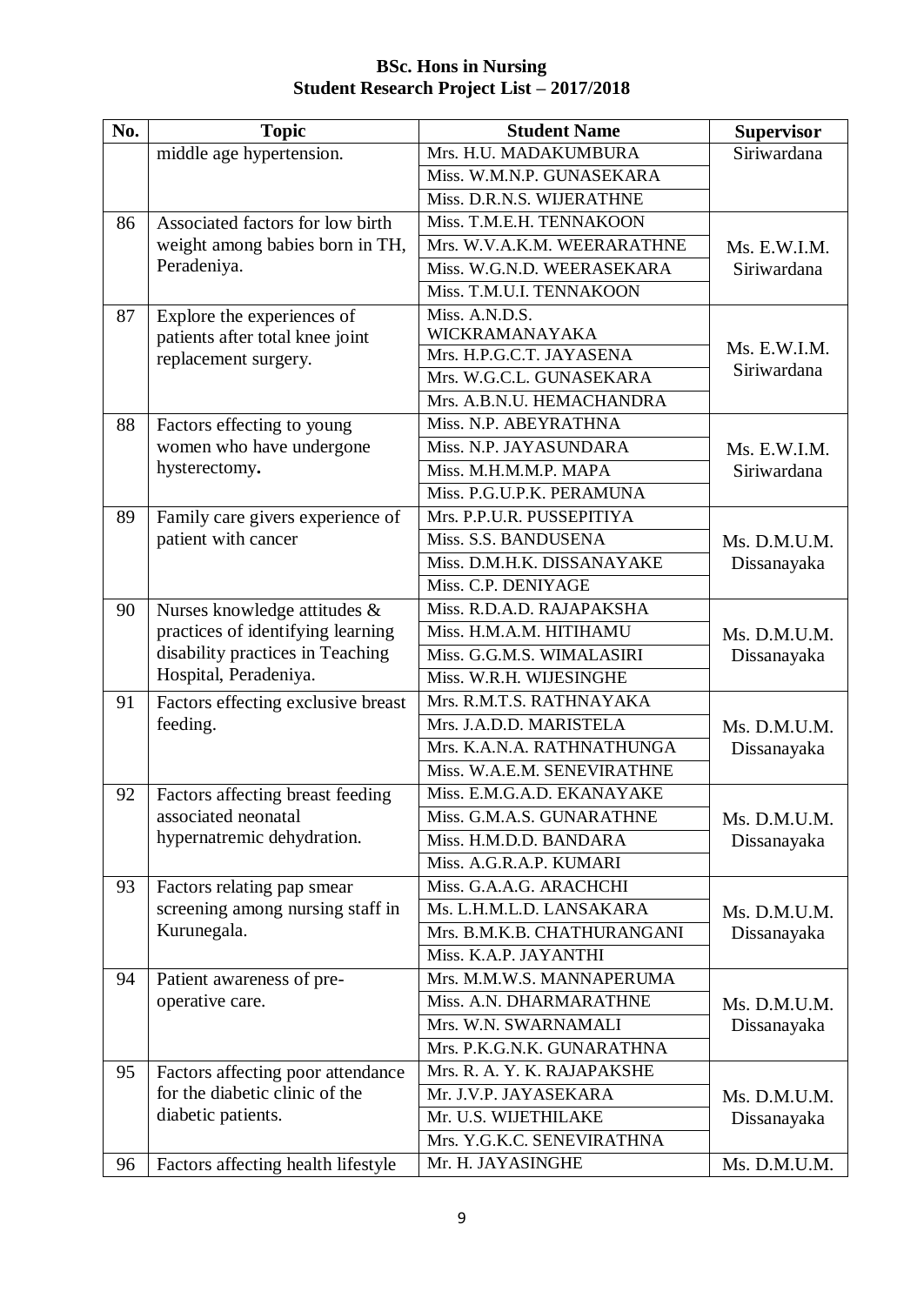| No. | <b>Topic</b>                                          | <b>Student Name</b>        | <b>Supervisor</b> |
|-----|-------------------------------------------------------|----------------------------|-------------------|
|     | centers attendance                                    | Miss. R.B.N. RANASINGHE    | Dissanayaka       |
|     |                                                       | Miss. M.T.N.S. WEERASINGHE |                   |
|     |                                                       | Miss. G.W.D. SANJEEVIKA    |                   |
| 97  | Quality of the life of women with                     | Miss. H.T.A.U. WIJESIRI    |                   |
|     | abnormal uterine bleeding.                            | Mrs. D.W.C.S. WEERATHUNGA  | Ms. D.M.U.M.      |
|     |                                                       | Mrs. M.R.V. DASSANAYAKE    | Dissanayaka       |
|     |                                                       | Mrs. P. THANANJEYAN        |                   |
| 98  | Identify factors of infectious in                     | Mr. S.M.G. KUMARASINGHE    |                   |
|     | kidney transplant recipients in                       | Mrs. R.U.K. RATNAYAKE      | Ms. D.M.U.M.      |
|     | Teaching Hospital Kandy.                              | Miss. N. MURAMUDALI        | Dissanayaka       |
|     |                                                       | Miss. Y.A. CHATHURANI      |                   |
| 99  | ICU nurses perception regarding                       | Mrs. K.D.I. SOORIYABANDARA |                   |
|     | organ donation process in brain                       | Mrs. S.M.M.K. SAMARAKOON   | Ms. D.M.U.M.      |
|     | death patient.                                        | Miss. D.M.L.H. DASANAYAKE  | Dissanayaka       |
|     |                                                       | Miss. H.M.L.G. ABERATHNE   |                   |
| 100 | Study the prevention methods of                       | Mrs. L.J.S. BIYAGAMA       |                   |
|     | recurrent admissions among                            | Mrs. R.A.S. KUMARI         |                   |
|     | patients with psychiatric illnesses                   | Miss. W.P.M. RAJAPAKSHA    | Mr. N.S.K.M.      |
|     | who are getting treatment from                        | Miss. N. GUNAWARDANA       | Liyanage          |
|     | NIMH with the nurses'                                 |                            |                   |
|     | perspectives.                                         |                            |                   |
| 101 | Exploration of mothers views                          | Miss. G.R.H.K. GODIGAMUWA  |                   |
|     | with having premature infants in<br>NICU.             | Miss. M.S. JAYARATHNE      | Mr. N.S.K.M.      |
|     |                                                       | Miss. W.G.I.P. WIMALASENA  | Liyanage          |
|     |                                                       | Miss. R.M.S.L. RATHNAYAKE  |                   |
| 102 | Identifying the factors                               | Mrs. P.H.V. PATHIRATHNE    |                   |
|     | influencing attempting suicide.                       | Miss. E.K.I.M. SOMARATHNA  | Mr. N.S.K.M.      |
|     |                                                       | Miss. A.M.T. SUBASHINEE    | Liyanage          |
|     |                                                       | Miss. W.G.D.K.N. WERAGODA  |                   |
| 103 | Study the knowledge & practice                        | Mr. T. SENTHILKUMARAN      |                   |
|     | of contraception among below 40                       | Mrs. M. PRANITHAINI        | Mr. N.S.K.M.      |
|     | years of age with 3 or more<br>children in Batticaloa | Miss. P. PATHMAPRIYA       | Liyanage          |
|     |                                                       | Mr. N. ELILVATHANAN        |                   |
| 104 | Study of the first trimester                          | Mr. T. SENTHILKUMARAN      |                   |
|     | pregnant mother's knowledge $\&$                      | Mrs. M. PRANITHAINI        | Mr. N.S.K.M.      |
|     | practice about iron deficiency<br>anemia.             | Miss. P. PATHMAPRIYA       | Liyanage          |
|     |                                                       | Mr. N. ELILVATHANAN        |                   |
| 105 | Study of the first trimester                          | Miss. W.A.J.S. WIJESEKARA  |                   |
|     | pregnant mother's knowledge &                         | Mrs. H.W.D. SENANIKA       | Mr. N.S.K.M.      |
|     | practice about iron deficiency<br>anemia.             | Miss. A.W.L. LAKMALI       | Liyanage          |
|     |                                                       | Mrs. L.D.K. NADEESHANI     |                   |
| 106 | Comparison of skin process                            | Mrs. K.U.G.A. ROOMADU      |                   |
|     | methods in caesarian section                          | Mrs. G.K.R. SAUMYA         | Mr. N.S.K.M.      |
|     | interrupted sutures vs.                               | Miss. A.K. JODHI           | Liyanage          |
|     | subcutaneous sutures.                                 | Mrs. G.H.K.A. NISHANI      |                   |